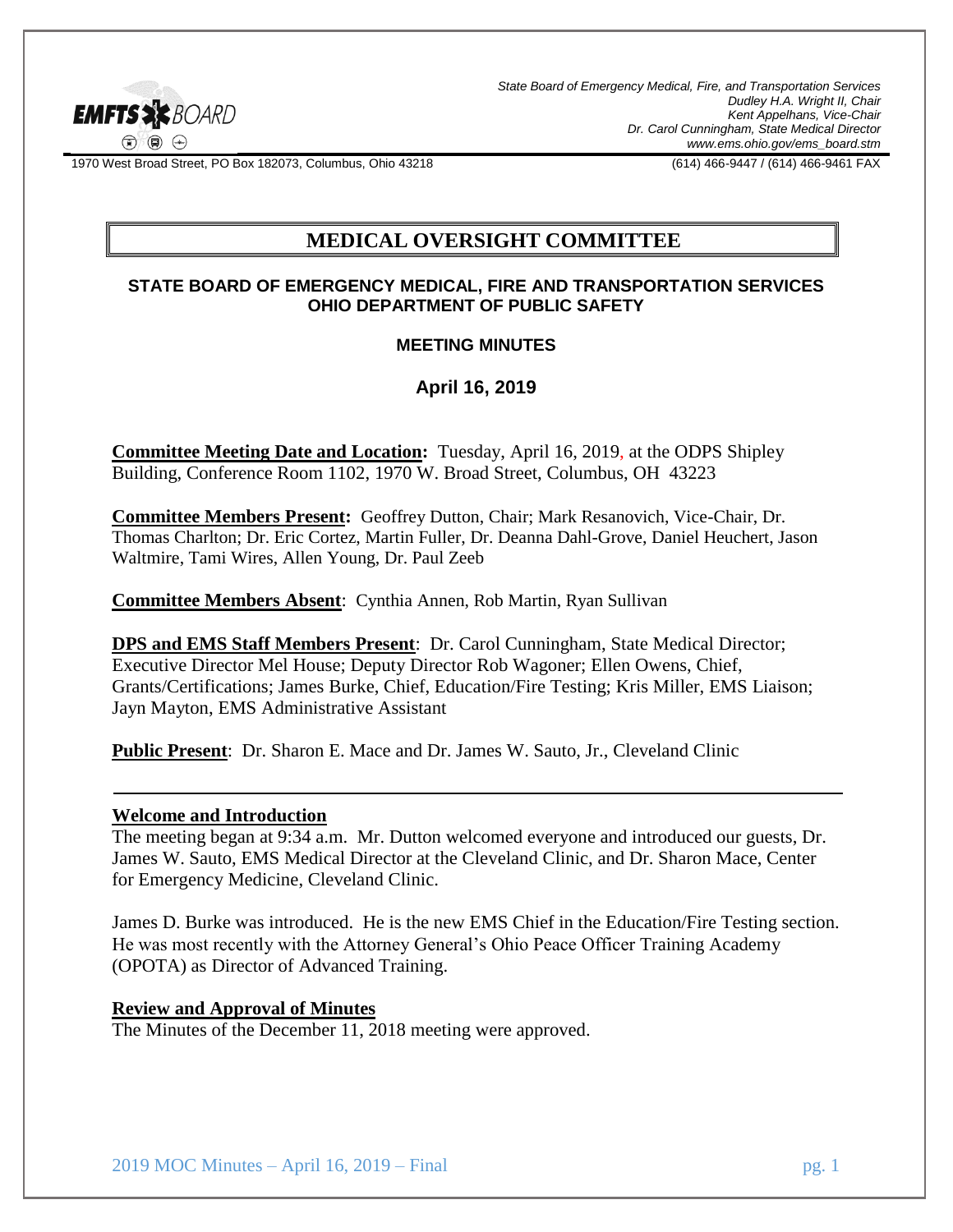*ACTION: Motion was made to approve the Medical Oversight Committee meeting minutes from December 11, 2018 with no changes.* Dr. Charlton – First. Dr. Cortez – Second. None opposed. None abstained. Motion approved.

### **Old Business**

## **Attendance**

Upon review of the attendance for 2018, Mr. Dutton considered the participation of the members of this Committee to be excellent overall with quorum at every meeting and no meetings cancelled. Mr. Dutton expressed his appreciation to the members and to the EMS staff for being engaged and productive last year.

Ms. Annen has asked to be removed from the Committee due to scheduling conflicts. Mr. Dutton will present her request to the EMFTS Board on April 17, 2019 to be effective immediately.

### **MOC meeting time/day**

Due to an overlap of this Committee with the EMS for Children Committee, which some of our members attend, our April meeting is the first meeting with an 11:00 a.m. end time, thus shortening the meeting by one half an hour. The members agreed to make it a permanent change of time and, if there is not enough time during the full meeting to address everything, the Committee can create work groups to handle the remaining tasks.

### **Scope of practice**

Medical direction in hospitals: review results of survey (tabled)

## **Strategic plan update – workgroup reports**

Pain management for EMS, medical director, scope of practice, and evidence-based research work groups: No workgroup reports were made for these workgroups. The common question for each workgroup was the number of members who have volunteered for each group in order to ensure adequate membership to handle the assigned tasks.

**Action Item:** Mr. Dutton will check on the status of the memberships of these workgroups.

### **Ohio EMS medical director conference update**

Dr. Zeeb identified the need to schedule the Ohio Department of Transportation auditorium at the earliest opportunity in order to save it for the target date of November  $13<sup>th</sup>$ . The earliest date to request and secure a reservation is six months in advance, or May  $13<sup>th</sup>$ . In the meantime, Mr. Dutton offered to contact other venues for comparisons. It was suggested he contact the Police Academy on Hague Road, the Ohio State Highway Patrol Training Academy at the Fairgrounds, and the Riffe Center downtown. Dr. Cunningham and the Committee members explored possible speakers for the conference. Dr. Cunningham has contacted some nationally notable speakers who are interested in participating in the conference. It was agreed that all members should come to the June meeting prepared to discuss the agenda of the conference in greater detail.

**Action Item:** Ms. Mayton to submit a request to schedule the 2019 Ohio EMS medical directors' conference in ODOT auditorium, preferably for November 13, 2019. Scheduling is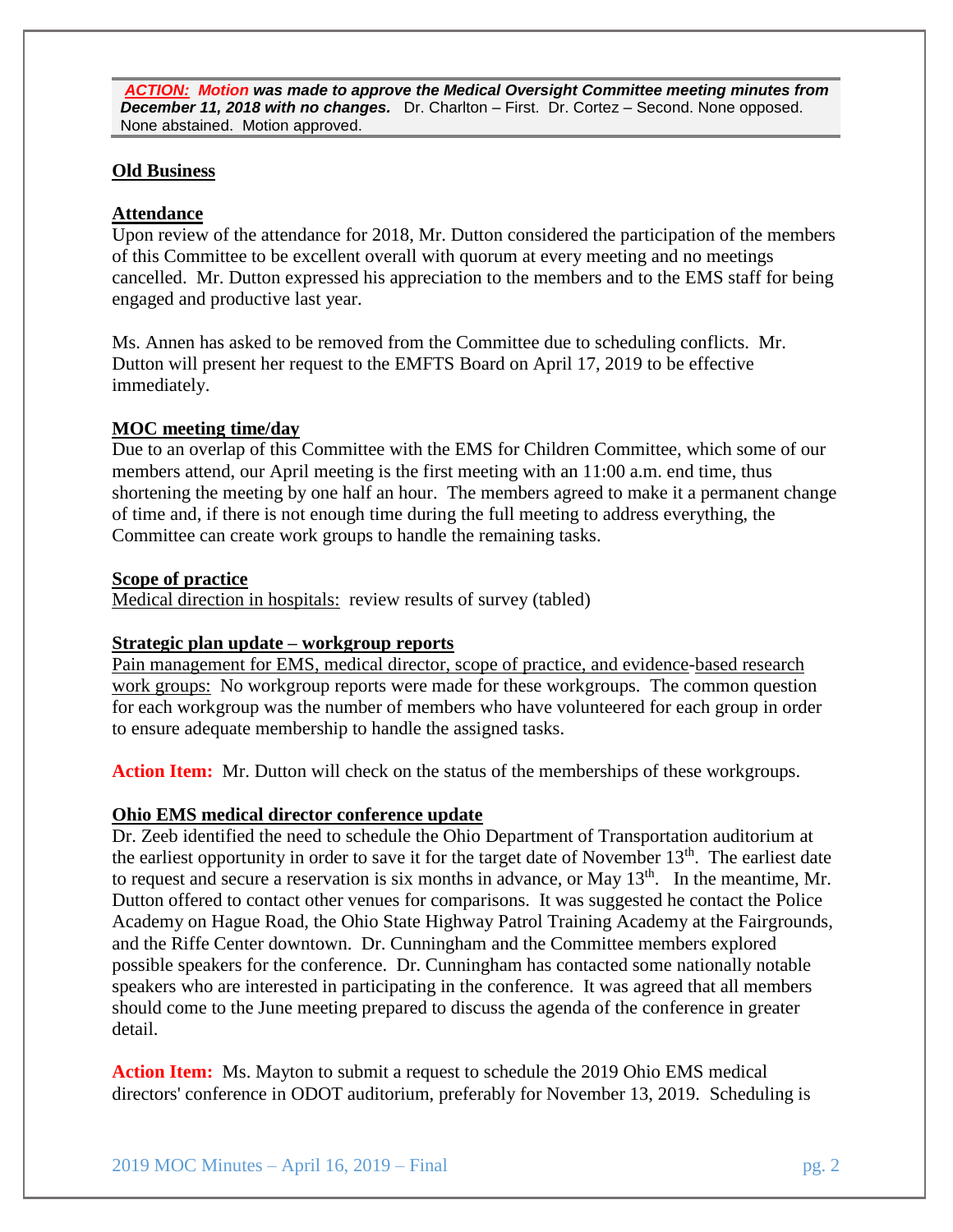open six months before an event for which May 13th is the first date when a request for November  $13<sup>th</sup>$  will be accepted.

**Action Item:** Mr. Dutton will explore and compare other suitable venues for the conference including the Columbus Police Academy, the Ohio Highway Patrol Training Academy, and the Riffe Center.

Action Item: Committee members to be prepared to discuss agenda in detail in the June 18<sup>th</sup> meeting.

### **Ohio Resuscitation Academy update**

Dr. Zeeb presented an update on the Ohio Resuscitation Academy. The next course will be held in Columbus on May  $16^{th}$  and  $17^{th}$ . Athens and Akron will follow as host cities. The course that was scheduled in Toledo has been postponed until 2020. There will be a one-day Academy course in Seattle in May. Dr. Charlton provided feedback from the Academy conducted in Cincinnati which he reported as overwhelmingly positive. There is definitely interest in having more trainings throughout the state.

### **Behavioral health update**

Mental health among EMS and Firefighters: Mr. Resanovich updated the Committee on the progress of the project with the Ohio Fire Alliance's Health and Safety Committee. The Fire Alliance sponsored a survey sent out by the Ohio Department of Public Safety, Division of EMS to all EMS and Firefighter personnel, to determine the status of mental health among EMS and Firefighters in our communities. The survey was answered by over 7,600 respondents, which is the largest collection of responses in the nation. The initial information is very revealing. The committee is working with the Ohio Department of Health (ODH) and The Ohio State University, using the results of the survey for research and epidemiological studies. They are hoping to complete their report on the results of the survey and have it published as many places as possible by mid-July. The ultimate goal is that, regardless of the position of the individuals in the programs--whether they are chiefs, volunteers or any level in between, they will all use the same system throughout the entire state of Ohio.

#### **New Business**

### **Ultrasound-guided peripheral IV access research study request**

Presentations by Dr. Sauto and Dr. Mace: Dr. Sauto and Dr. Mace introduced a proposal for a protocol for pre-hospital peripheral IV placement using ultrasound guidance which was developed at the Cleveland Clinic. The rules regarding this process in the state of Ohio are currently in the midst of being changed legislatively. Due to the lengthy process required to change rules impacting the scope of practice, the doctors are requesting that the Committee recommend a waiver from the EMFTS Board so that they may implement the protocol more immediately. Dr. Mace pointed out that a waiver allowing the ultrasound-guided protocol to be implemented sooner will decrease the use of more invasive methods, such as intraosseous infusion (IO), hence improving the quality of patient care.

Discussion ensued to clarify the features of this proposal which differentiate it from those reviewed by the Board last year upon which the Board relied to approve a change in the scope of